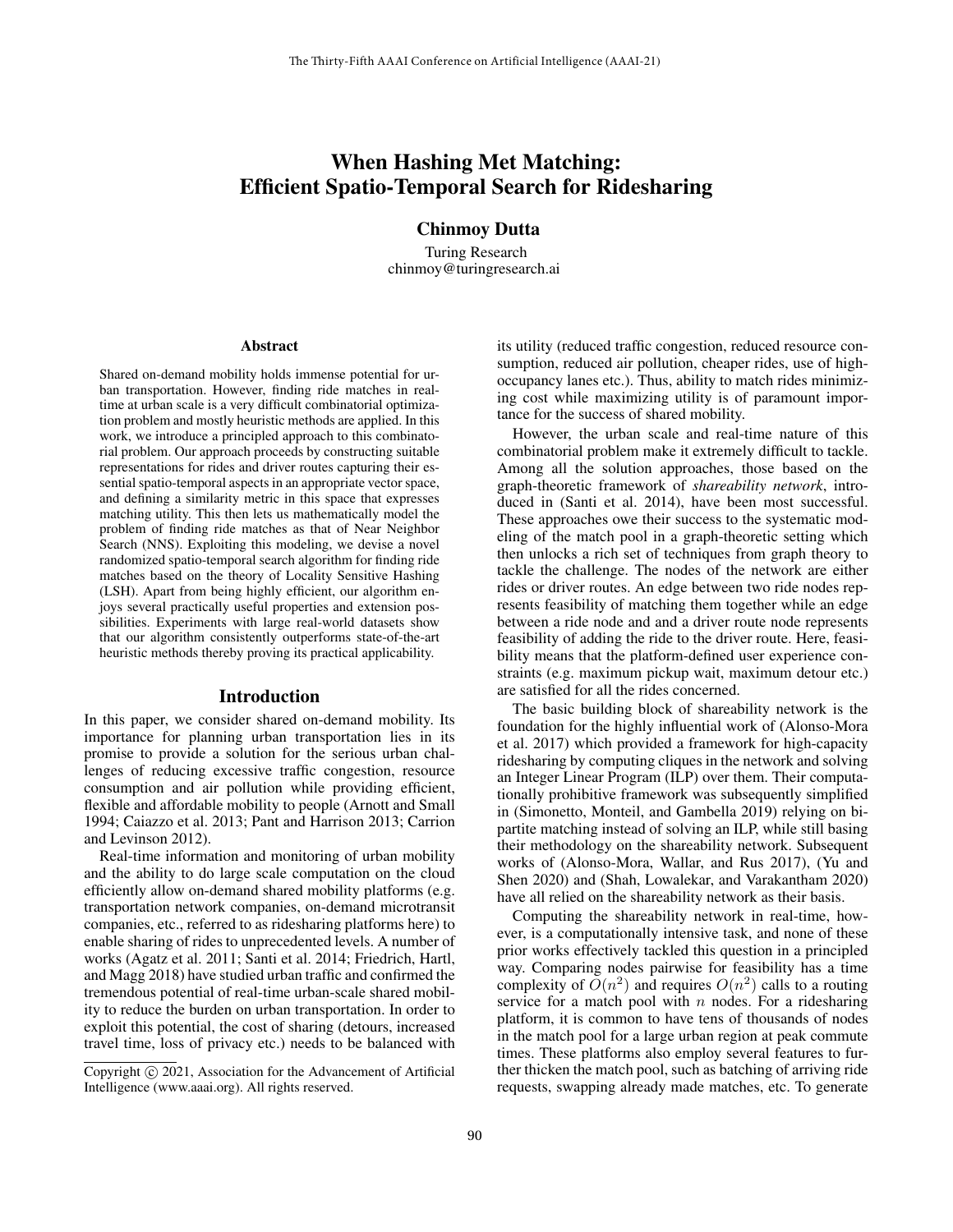the shareability network by a quadratic complexity search is therefore ruled out.

Heuristic-based methods have been proposed and, unfortunately, comprise the state-of-the-art to deal with this combinatorial challenge (Balardino and Santos 2015; Alonso-Mora et al. 2017). For example, (Alonso-Mora et al. 2017) suggests the heuristic of connecting a node with only a small number of close-by nodes. However, it is not uncommon to find large number of co-located ride requests at roughly the same time (e.g outside train stops when trains arrive, outside event venues when events end). Moreover, a service that lets riders wait longer for cheaper rides or lets riders schedule rides in advance needs to make matches even between faraway nodes. Another class of heuristics often used in practice involves computing Haversine overlap between nodes to approximate the true utility of matching them. However, the feasibility and utility of matching is highly dependent on the physical road network, and ignoring this knowledge yields poor matching decisions.

Apart from ignoring the physical road network, another common drawback of almost all the heuristic methods is that they approximate the costs of routes (and hence match utility) in terms of distances. However, the cost of a route depends on the combination of a variety of factors such as distance, duration, tolls and taxes incurred along the route etc. Inability to account for these various cost factors not only renders the heuristic methods sub-optimal but also makes them unable to cope with changing real-time traffic conditions.

## Our Contributions

In this work, we devise an efficient randomized spatiotemporal search algorithm to construct a sparse, utilityaware shareability network. In doing so, we directly tackle the combinatorial difficulty at the heart of most of the recent approaches to ride matching which prevents them from being effective in practice. The proposed algorithm can be used with any of these approaches to enable efficient urban-scale on-demand shared mobility.

*In order to efficiently construct a high utility sparse shareability network, we must efficiently find a small set of high utility potential matches for each node; and we do so using the theory of locality sensitive hashing (LSH).*

At a high level, our approach works by finding suitable vector representations for the ride and driver route nodes in a high-dimensional ambient vector space, that capture both their spatial aspects (e.g. route in the physical road network) and their temporal aspects (e.g. arrival time, service time constraints, etc.). Next, we define a similarity metric for this vector space in terms of inner product that respects matching utility: larger similarity between the vector representations of nodes imply higher matching utility between the nodes. With this similarity metric in hand, the search for highutility potential matches reduces to the problem of similarity search, which we solve using LSH techniques. For this, We combine the asymmetric LSH construction of (Shrivastava and Li 2015) for Maximum Inner Product Search (MIPS) and the cross-polytope LSH construction of (Andoni et al. 2015) for Maximum Cosine Similarity Search (MCSS) to construct a locality sensitive hashing data structure for storing these vector representations that allows efficient search for similar vectors: we can find  $k$  (say 10) approximately most-similar nodes (according to our similarity measure) for each of the  $n$  nodes in the match pool efficiently in time  $O(n^{1+\rho}(k + \log n) \log k)$  and space  $O(n^{1+\rho} \log k)$  for a small  $\rho < 1$ . Combining these ingredients lets us efficiently construct a sparse utility-aware shareability network by connecting nodes to their most-similar nodes. In the process, we only make  $n$  calls to a routing service, one for each node while constructing its vector representations, which is all we need to enable our algorithm to exploit the knowledge of the physical road network.

In order to demonstrate the practicality and effectiveness of our algorithm, we conduct large-scale experiments using publicly available NY yellow taxi trip datasets under varying traffic patterns and varying load. The results show that our algorithm consistently outperforms even the best state-ofthe-art heuristic method by as much as 6 percentage points in terms of matching utility, which translates to significant savings for the riders, drivers and the platform and significant socio-economical and environmental value for cities.

Like most techniques in Artificial Intelligence, effective use of LSH techniques is as much an art as it is a science requiring right tuning of parameters and effective use of domain knowledge. We describe several techniques and insights that we employed and valuable learning that we obtained while carrying out our experiments in a later section. We believe they will aid reproducability of our results. Moreover, the reader might find them useful in applying LSH techniques to other problem domains.

We note that while this work, unlike (Dutta and Sholley 2017; Huang et al. 2018b; Ashlagi et al. 2019), does not attempt to provide an understanding of the complexitytheoretic aspects of the ride matching problem, it does make significant practical progress on the problem by making some novel mathematical contributions for tackling it:

- 1. A mathematical representation for rides and driver routes capable of summarizing their essential spatial and temporal aspects relevant for matching, exploiting the knowledge of the physical road network. (This accounts for the effectiveness of our algorithm as shown by our experiments.)
- 2. A mathematical metric on the space of these representations that can express the utility of matching and brings the rich theory of efficient neighbor search at our disposal. (This accounts for the runtime efficiency of our algorithm.)

Our algorithm enjoys several useful properties and can be extended in several interesting ways. First, it works for matching utility defined in terms of any cost function that is linear in the route. Here, linearity means total cost of the route is the sum of costs incurred along the segments of the route. Examples include travel duration, travel distance, tolls and taxes along the route etc., or any linear combination thereof. Second, it can handle time-varying cost functions (e.g. varying with traffic), which static methods (e.g. those based on Haversine distance) can not. Third, it can work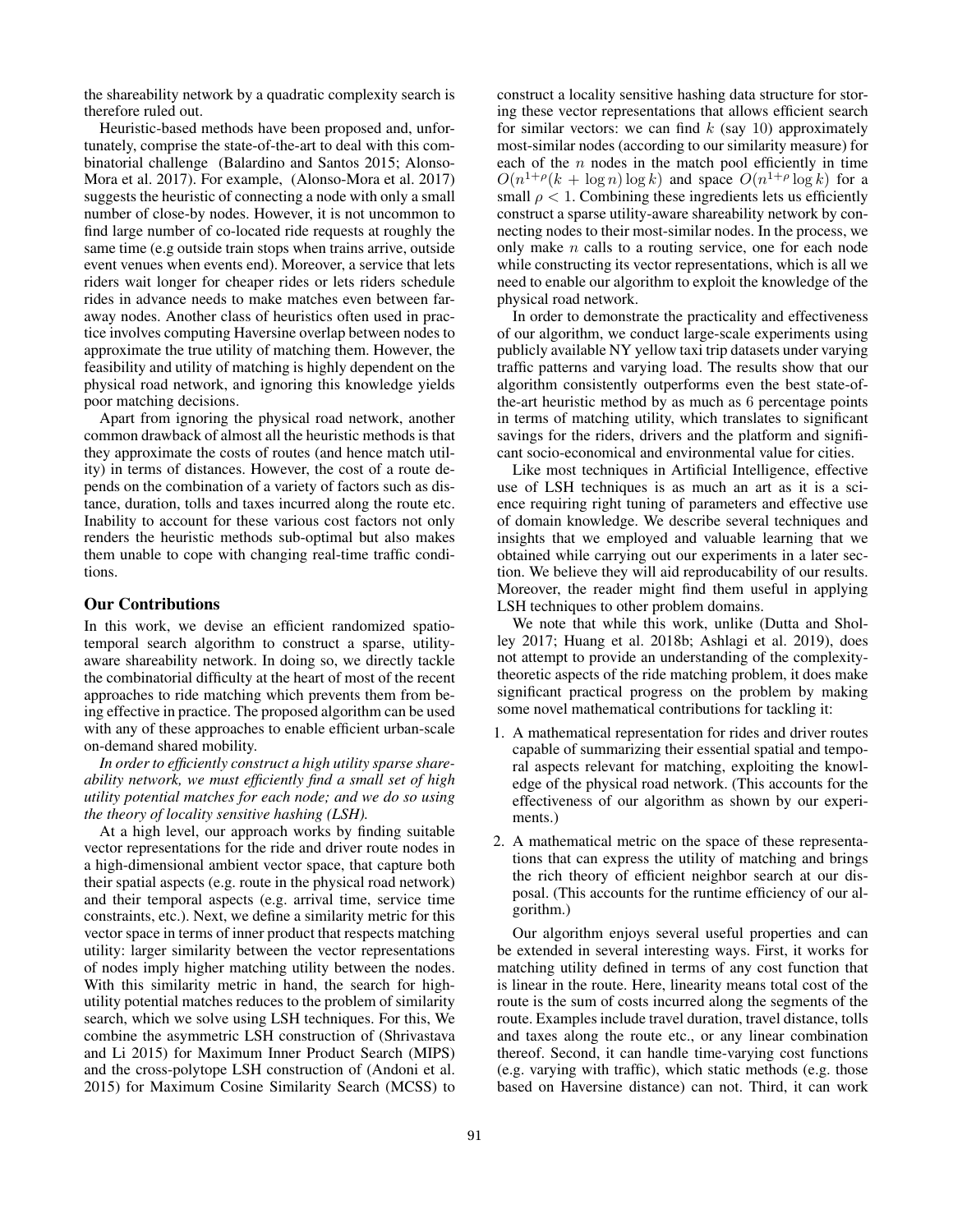for a hybrid ridesharing platform that provides on-demand rides as well as pre-scheduled ones. Lastly, it can even be adapted to allow incremental computation of the shareability network. All these extensions are sketched in a later section.

To summarize, our technical contributions include:

- 1. A novel principled approach and an efficient randomized algorithm for constructing a sparse utility-aware shareability network.
- 2. Theoretical proof of correctness and runtime efficiency of the proposed algorithm.
- 3. Demonstration of the practical utility of the algorithm via large-scale experiments and quantitatively establishing the effectiveness of our approach against various heuristics and a theoretical optimal.
- 4. Several techniques and insights for applying LSH techniques to the ride matching and potentially other problem domains.
- 5. Several interesting and useful extensions to the proposed algorithm that make it even more practically appealing.

#### Related Literature

Traditionally, most of the studies related to mobilityon-demand consider services that do not share rides, e.g (Spieser et al. 2016; Schreieck et al. 2016; Masoud and Jayakrishnan 2017; Dickerson et al. 2018; Zheng, Chen, and Ye 2018; Zhao et al. 2019; Lesmana, Zhang, and Bei 2019; Amirmahdi and Masoud 2020). However recently, there has been a lot of research interest in carpooling and associated challenges after several studies analyzed urban traffic and estimated huge potential for sharing rides (Agatz et al. 2011; Santi et al. 2014; Friedrich, Hartl, and Magg 2018).

Heuristic-based solutions to matching rides were proposed in (Ma, Zheng, and Wolfson 2013; Balardino and Santos 2015). (Alonso-Mora et al. 2017) proposed a framework for high-capacity ridesharing by extending the framework of shareability networks first proposed in (Santi et al. 2014). Simonetto et al. (Simonetto, Monteil, and Gambella 2019) subsequently simplified the framework. Other approaches for ride matching have been proposed in (Koide, Tadokoro, and Yoshimura 2015; Bei and Zhang 2018; Al-Abbasi, Ghosh, and Aggarwal 2019).

Nearest Neighbor Search (NNS) is a problem of major importance in several areas of science and engineering. Approximate nearest neighbor search techniques based on Locality Sensitive Hashing (LSH) was introduced in (Indyk and Motwani 1998; Gionis, Indyk, and Motwani 1999). Owing to being parallelizable and suitable for high dimensional data, these techniques have found widespread use in research and industrial practice (Georgescu, Shimshoni, and Meer 2003; Jgou, Douze, and Schmid 2011; Sundaram et al. 2013). However, these techniques had not been introduced to ride matching prior to this work.

The approximate Maximum Inner Product search (MIPS) is a fundamental problem with variety of applications in areas such as recommendation systems (Li et al. 2017), deep learning (Spring and Shrivastava 2017), etc. The concept of Asymmetric LSH (ALSH) was proposed in (Shrivastava and

Li 2014) and several ALSH schemes for MIPS have been proposed since (Shrivastava and Li 2014, 2015; Huang et al. 2018a).

## Preliminaries

For simplicity of exposition, we only consider ride nodes in the rest of the paper. Handling driver route nodes is exactly the same conceptually.

A gentle discussion on LSH and its use in solving problems such as NNS and MIPS can be found in (Shrivastava and Li 2014).

## Potential Match Search

Let  $p_1, p_2, \ldots, p_l$  be points on the physical road network. Let  $C\langle p_1, p_2, \ldots, p_l \rangle$  denote the minimum cost of a route that starts at point  $p_1$ , traverses  $p_2, \ldots p_{l-1}$  in order and ends at  $p_l$ . Given a ride r, let  $r_s$  and  $r_t$  denote its pickup and drop-off locations respectively. The cost of the ride r, which we denote by  $C(r)$  abusing notation, is defined as  $C( $r_s, r_t >$ ). The cost can be measured in terms of$ travel distance, travel duration or any other metric linear in the route.

Fix a linear route cost function. The utility of matching two rides comes from the cost savings achieved by serving them together compared to serving them individually. More formally, abusing notation, let  $C({r, r'})$  denote the cost of serving rides  $r$  and  $r'$  together:

$$
C({r, r'}) = \min\{C(), C(),
$$
  

$$
C(), C()\}.
$$

The feasibility of matching two rides together is expressed by the feasibility function  $F: F({r, r'})$  is 1 if it is feasible to match r and  $r'$ , 0 otherwise. The matching utility U of matching rides  $r$  and  $r'$  together is then defined as:

$$
U(\{r,r'\}) = (C(r) + C(r') - C(\{r,r'\})) * F(\{r,r'\}).
$$

Note that in order to maximize the total matching utility from all the matches made, it may not be desirable to match a given ride with the one with which it has the highest matching utility. Therefore, the approximate potential match search problem is to find  $k$  potential matches for every ride with approximately highest matching utilities, for a small enough  $k$ . From this, a sparse, utility-aware shareability network can be constructed. An optimal matching in this sparse shareability network instance constructed then yields nearoptimal total matching utility.

Definition 1 (Approximate Potential Match Search (PMS)). *Let* P *be a pool of rides. Let* S *be the similarity measure between two rides defined as the matching utility between them. The* (c, s, k)*-approximate Potential Match Search (PMS) for* c < 1 *with failure probability* f *is to construct a data structure over* P *supporting the following query: given any query ride* q, if there exists k rides  $r_1, r_2, \ldots, r_k \in P$ such that  $S(q,r) \geq s \forall r \in \{r_1, r_2, \ldots, r_k\}$ , then report some  $k$  *rides*  $r'_1, r'_2, \ldots, r'_k \in P$  *such that*  $S(q, r') \geq$  $\forall r' \in \{r'_1, r'_2, \ldots, r'_k\},\$  with probability  $1 - f$ .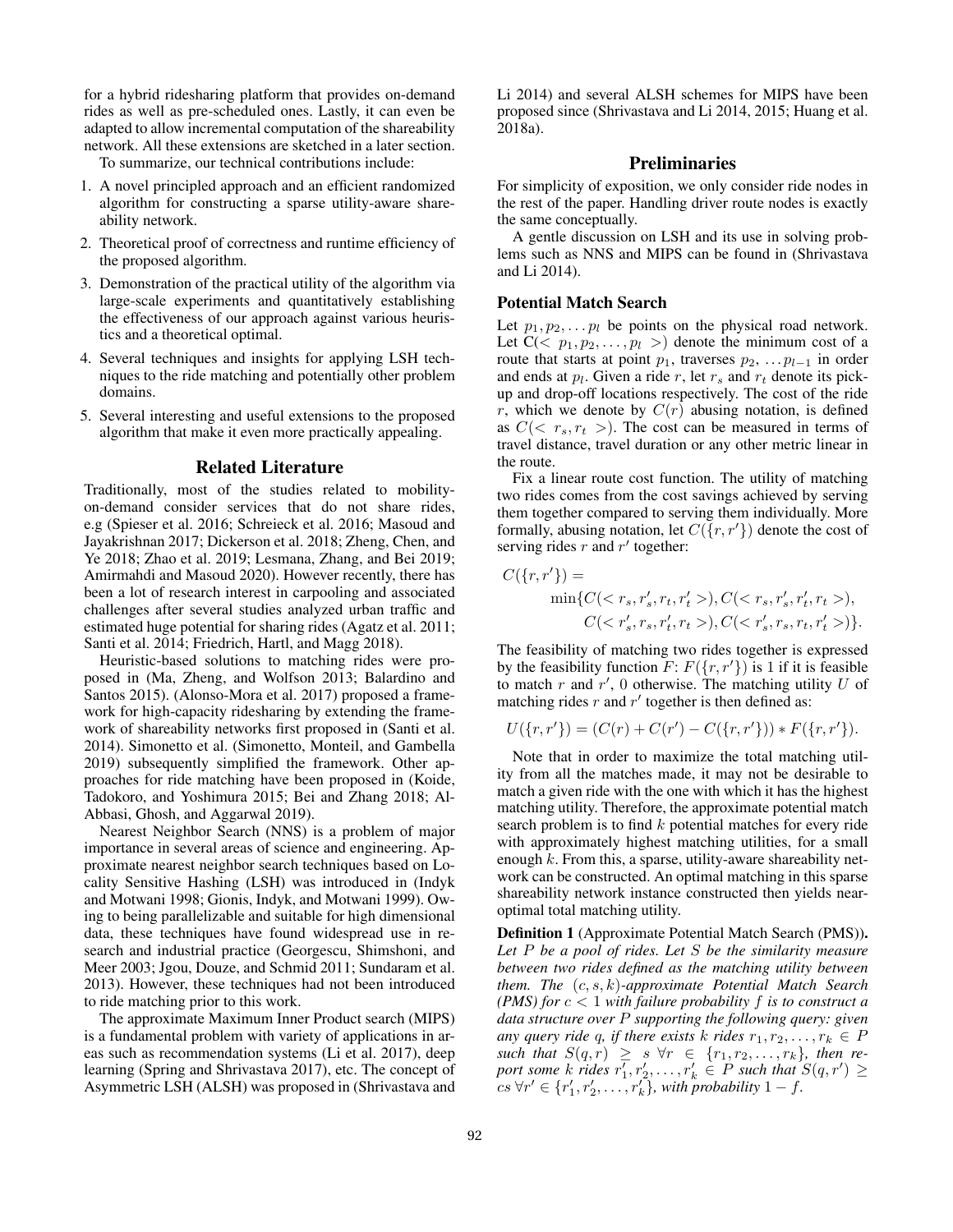

Figure 1: Two rides r and r'. The route for r is  $\lt$  $s, a, b, c, d, t >$  and for  $r'$  is  $\lt s', a', b', c', t' >$ . .

#### Heuristic Methods

To the best of our knowledge, search for potential ride matches has not been formalized before this work and there are no principled methods known for the same. The state-ofthe-art heuristic methods include:

- **CLOSEBY:**  $k$  closest rides to the given ride with respect to pickup location are chosen as potential matches.
- HAVERSINE:  $k$  rides with highest Haversine matching utilities with the given ride are chosen as the potential matches. Haversine matching utility is defined with respect to Haversine cost function which is the Haversine distance between two points.
- CLOSEBY-HAVERSINE: A hybrid approach of the above two, often used in practice. A sufficiently large number of rides closest to the given ride with respect to pickup location are first shortlisted, and the  $k$  among them with highest Haversine matching utilities with the given ride are then chosen as potential matches.

## Algorithm for Approximate PMS

#### Ride Representation and Similarity

Consider two rides  $r$  and  $r'$  as shown in Figure 1. For brevity, we denote the pickup  $r_s$  and dropoff  $r_t$  for ride  $r$  simply as  $s$  and  $t$  respectively. Similarly, the pickup and dropoff of ride  $r'$  are denoted by s' and  $t'$  respectively. Let  $\langle s, a, b, c, d, t \rangle$  and  $\langle s', a', b', c', t' \rangle$  denote shortest routes of rides  $r$  and  $r'$  respectively.

For simplicity, in this paper, we assume it is feasible to match  $r$  and  $r'$  together. This assumption is relaxed in the full version. Given the feasibility assumption, the matching utility between  $r$  and  $r'$ , which is the cost savings by matching them together, is approximately the sum of the costs of roughly overlapping edges. Intuitively, since points  $a, b$ and c are close to points  $a', b'$  and c' respectively, this is approximately  $C(*a*, *b*) + C(*b*, *c*)$ . In order to capture the notion of spatial proximity, we discretize space and represent each point of the route by the discretized spatial block it falls in. We can use discretization using geohashes or S2 cells for this purpose. As shown in Figure 2,  $\text{let} < S, A, B, C, D, T > \text{and } \leq S', A, B, C, T' > \text{represent}$ 



Figure 2: Rides  $r$  and  $r'$  from Figure 1. The spacediscretized route for r is  $\langle S, A, B, C, D, T \rangle$  and for r' is  $\langle S', A, B, C, T' \rangle$ . The space-discretization is shown with dotted lines and the discretized spatial blocks are shown in capital letters.

space-discretized shortest routes of rides  $r$  and  $r'$  respectively.

.

For relaxing the assumption on matchability, we annotate route points with the time of reaching there if served without any delay. Similar to discretizing space, we discretize time using an appropriate time interval to capture temporal proximity. This gives us a sequence of space-time-discretized points representing the route of each ride. Since we are interested in the cost of the overlapping edges, we represent a ride by the set of space-time-discretized edges in its route which we call its *spatio-temporal set representation*. The cost of a space-time-discretized edge can be approximated as the cost between the mid-points of the corresponding discretized spatial blocks when traveled during the discretized time interval. This approximation works well in practice if we have sufficiently fine space discretization. Representing rides by their set of edges has the added benefit that we get directionality for free. For example, two rides with exactly reversed routes of each other will have no edges in common.

Let *overlap* between two rides be defined as the sum of the costs of the edges in the intersection of their spatio-temporal set representations. Our solution strategy for approximate PMS is via solving approximate Overlapping Match Search:

Definition 2 (Approximate Overlapping Match Search (OMS)). *Let* P *be a pool of rides. Let* S *be the similarity measure between two rides defined as the overlap between them. The* (c, s, k)*-approximate Overlapping Match Search (OMS) for* c < 1 *with failure probability* f *is to construct a data structure over* P *supporting the following query: given any query ride q, if there exists* k *rides*  $r_1, r_2, \ldots, r_k \in P$ such that  $S(q,r) \geq s \forall r \in \{r_1, r_2, \ldots, r_k\}$ , then report some  $k$  *rides*  $r'_1, r'_2, \ldots, r'_k \in P$  such that  $S(q, r') \geq$  $cs \,\forall r' \in \{r'_1, r'_2, \ldots, r'_k\},\$  with probability  $1 - f$ .

For simplicity, let us further assume that the cost of each edge is unit. This assumption is somewhat justified if it can be ensured that the routing engine returns routes with approximately equidistant adjecent points. However, this assumption is relaxed in the full version. With this unit cost assumption, the overlap between two rides is simply the car-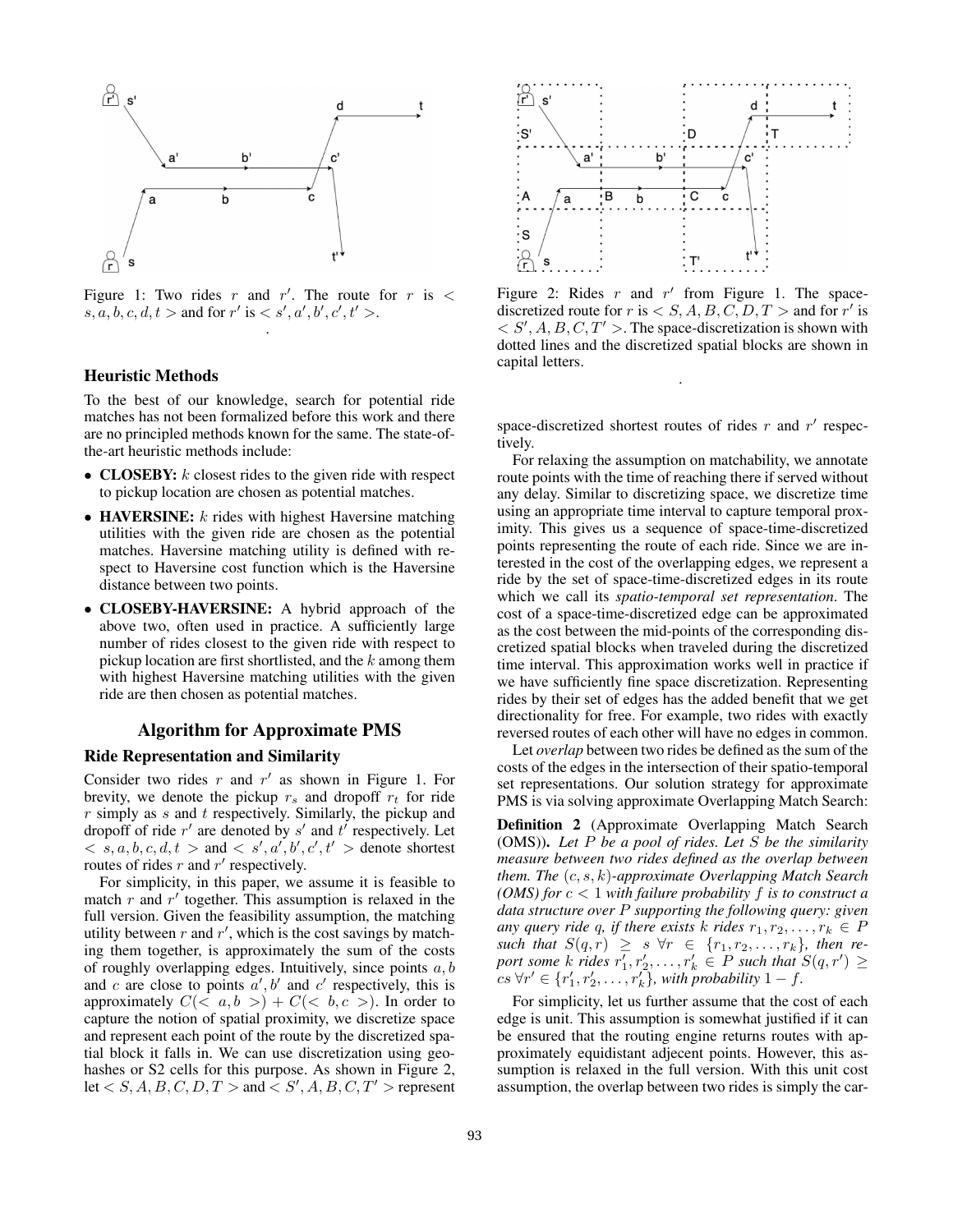Algorithm 1: Algorithm for approximate OMS.

**Input:** A pool  $P$  of  $n$  rides. **Output:** For each ride  $r \in P$ , a set  $S_r \subseteq P$  with  $|S_r| = k$ . Let  $U = 0.75$  (consult (Shrivastava and Li 2015)); for *each ride* r *in P* do Construct the preprocessing vector representation  $p_r$  of r; Normalize the vector  $p_r$  to have  $||p_r||_2 \leq U$ ; Apply the preprocessing transformation of (Shrivastava and Li 2015) on  $p_r$  to get  $\mathbb{P}(p_r)$  with  $m = 2$  (consult (Shrivastava and Li 2015)); end Construct the LSH dataset using cross-polytope LSH of (Andoni et al. 2015) with vectors  $\mathbb{P}(p_r)$ ,  $\forall r \in P$ ; for *each ride* r *in P* do Construct the query vector representation  $q_r$  of r; Normalize the vector  $q_r$  to have  $||q_r||_2 = 1$ ; Apply the query transformation of (Shrivastava and Li 2015) on  $q_r$  to get  $\mathbb{Q}(q_r)$  with  $m = 2$ ; Construct  $S_r$  by retrieving k nearest neighbors of  $\mathbb{Q}(q_r)$  from the LSH dataset using cross-polytope LSH of (Andoni et al. 2015); end

dinality of their intersection. Since cardinality of set intersection can be computed as the inner product between the characteristic vectors of the sets, we represent each ride  $r$ by two *spatio-temporal vector representations*. The ambient vector space is a high-dimensional space where each dimension is indexed by a space-time-discretized edge. The reason for using two vector representations is to facilitate relaxing the unit cost assumption.

- *Preprocessing vector representation*  $(p_r)$ : A vector with all 0's except for along dimensions for which the indexing edge is in the spatio-temporal set representation of the ride, in which case it is the cost of that edge.
- *Query vector representation*  $(q_r)$ : A vector with all 0's except for along dimensions for which the indexing edge is in the spatio-temporal set representation of the ride, in which case it is 1.

Solving approximate OMS, which is our plan to solve approximate search for potential matches, can now be achieved by solving approximate Maximum Inner Product Search (MIPS) as shown in the next subsection.

## The Algorithm

With all the necessary ingredients in place, our algorithm is formally presented in Algorithm 1.

The following theorem, the proof of which is deferred to the full version, establishes the correctness and runtime efficiency of our algorithm.

Theorem 1. *Given a set* R *of* n *rides, Algorithm 1 solves*  $(c, s, k)$ -approximate OMS requiring  $O(n^{\rho}(k + \log n) \log k)$ *time per query and*  $O(n^{1+\rho}\log k)$  *total space for some*  $\rho$  <

1 *depending on* c *and* s*. Therefore, the total running time for the algorithm is*  $O(n^{1+\rho}(k + \log n)\log k)$ *.* 

# Experiments

In order to validate our approach, we conducted extensive experimentation comparing our algorithm with heuristic methods and a theoretical optimal. After presenting a brief outline of our experiment setup and the results, we devote this section to a discussion of the results.

#### Setup

Our experiments were carried out on a machine with a 2.4 GHz Intel i9 processor and 64 GB RAM. Routes were computed using the Open Source Routing Machine (OSRM).

We used the publicly available New York city yellow taxi trip datasets for our experiments (available from https:// www1.nyc.gov/site/tlc/about/tlc-trip-record-data.page). To evaluate our algorithm under varying traffic patterns, we constructed two experiment scenarios: (i) *Morning commute*, consisting of 21310 rides requested on 2016-06-08 (Wed) between 8:00 AM and 9:00 AM local time, and (ii) *Evening commute*, consisting of 19610 rides requested on the same day between 6:00 and 7:00 PM local time. For varying load, we sub-sampled the rides in each scenario at sub-sampling rates of 20%, 40%, 60%, 80% and 100% (full dataset).

For our experiments, we chose *travel duration* to be the cost function. Match feasibility was obtained by enforcing a matching constraint for maximum allowable pickup delay of 10 minutes. We allowed  $k = 10$  potential matches per ride to construct the sparse shareability network.

We implemented<sup>1</sup> our algorithm (which we call LSH) along with the three benchmark state-of-the-art heuristic methods described earlier: CLOSEBY, HAVERSINE, and CLOSEBY-HAVERSINE. For the LSH algorithm, a space discretization of geohash-7 and time discretization of 20 minutes were chosen. The CLOSEBY method was implemented using the Ball-Tree algorithm for near-neighbor search using Haversine distance between pickup locations as the distance measure. For the CLOSEBY-HAVERSINE method, 1000 candidate matches were first shortlisted using the CLOSEBY heuristic, out of which  $k$  potential matches were chosen using the HAVERSINE heuristic. An utilityoptimal approach was also implemented by an exhaustive search for  $k$  feasible potential matches with highest utility with a given ride (which was computationally extremely expensive). The total matching utilities achieved by various methods were evaluated against this optimal.

Given a shareability network, the total matching utility was computed by first computing the true utlility for each edge of the shareability network using OSRM, and then computing an optimal non-bipartite matching on this network by solving an Integer Linear Program.

<sup>1</sup>Code available at https://github.com/chinmoy-dutta/ ridematch lsh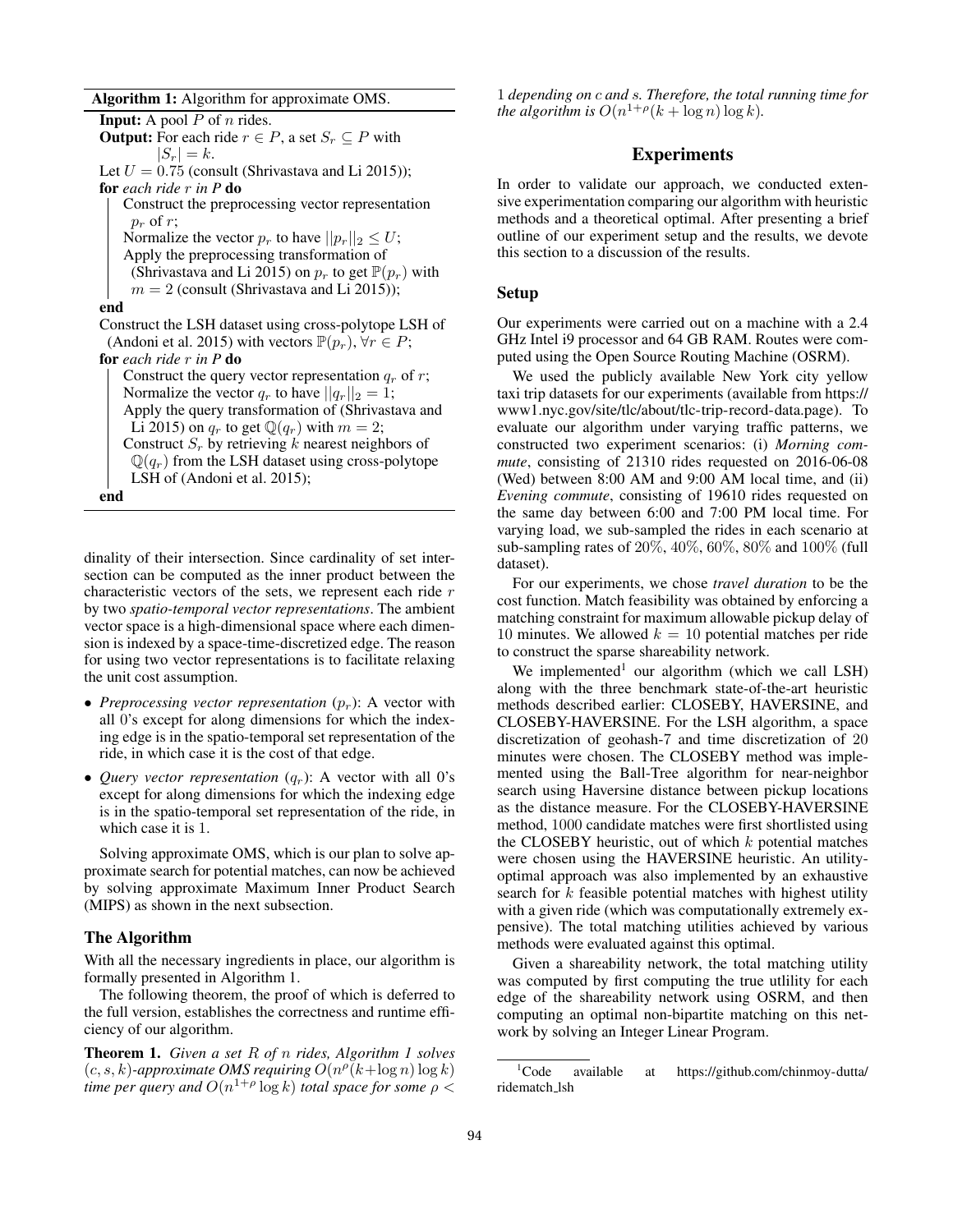

Figure 3: Matching utility as a fraction of the optimal for the morning commute scenario under varying load.



Figure 4: Shareability network computation time for the morning commute scenario under varying load.

# Results

Matching utilities obtained and the time to compute the shareability network using different methods under varying load for the morning commute scenario are presented in Figure 3 and Figure 4 respectively. Results for the evening commute scenario are very similar and deferred to the full version.

#### **Discussion**

For each scenario and each load factor, the optimal matching utility was found to be around  $40\%$  of the total ride cost, suggesting huge potential for sharing rides and reducing cost.

Out of the four methods, CLOSEBY is the fastest as it simply needs to find near-neighbors based on Haversine distance between pickup locations. Not surprisingly, it performs the worst in terms of matching utility. HAVERSINE is impractically slow, being required to perform an exhaustive search on a quadratic search space, even if without routing calls. Perhaps surprisingly, even with this exhaustive search, its performance in terms of matching utility is worse than that of CLOSEBY-HAVERSINE. This is because an exhaustive search finds matches that may have better Haversine

overlap with a given ride but not feasible to match with it due to the matching constraint. CLOSEBY-HAVERSINE is better at filtering those out.

In each scenario and for each load factor, LSH consistently outperforms all the heuristic methods. It achieves about 6 parentage points higher matching utility compared to the next best method, CLOSEBY-HAVERSINE. This can generate significant cost savings that can be shared by the riders, the drivers and the platform, and can contribute to significant reduction in traffic congestion, resource consumption and air pollution. It is important to note that CLOSEBY-HAVERSINE misses this opportunity not because of restricted computation time or limited shortlisted candidate matches. This can be confirmed by noting that the matching utility achieved by this heuristic stays almost constant at slightly over 90% of optimal even when load decreases to 20% but the number of shortlisted candidate matches stays constant at 1000. This means the heuristic cannot achieve additional matching utility even when it searches over a higher fraction of total rides. The reason CLOSEBY-HAVERSINE consistently misses out on achievable matching utility is that it relies on Haversine overlap between rides and thus suffers from its inherent lack of knowledge of the underlying physical road network.

We further note that the computation time for LSH, although slightly larger than CLOSEBY-HAVERSINE for higher loads, is still very practical. Moreover, the algorithm is highly parallelizable, and the computation time of about 300 secs can be brought down to under 30 secs with 10 parallel workers even for a gigantic match pool of about 20000 rides. Such parallelization is a very common practice for production grade on-demand mobility platforms. One can also employ dimensionality reduction and incremental computation techniques mentioned in the next section for further improving efficiency in real-time operation.

Alternate routes. Having access to alternate routes for a ride helps the LSH algorithm to find better matches. A ride often has multiple routes with almost similar route costs. A feasible match may have a very good overlap with one of the routes that is not the minimum cost one. The computation time does increase with number of alternate routes, however. In our experiments, we used up to one additional alternate route whenever available (available for about 40% of rides). Figure 5 compares LSH performance with exactly one route and up to two routes.

Discretization. It is important to choose the space discretization for the LSH algorithm carefully. Choosing a discretization too coarse improves computation time as the dimension of the vector space decreases. But it hurts matching utility by finding spurious route overlaps (edges too dissimilar might look the same with coarser space discretization) as well as missing some genuine ones (endpoints of an overlapping edge might fuse with coarser space discretization). Choosing a discretization too fine increases the computation time significantly. In some cases, it might also hurt matching utility by causing the algorithm to miss some useful over-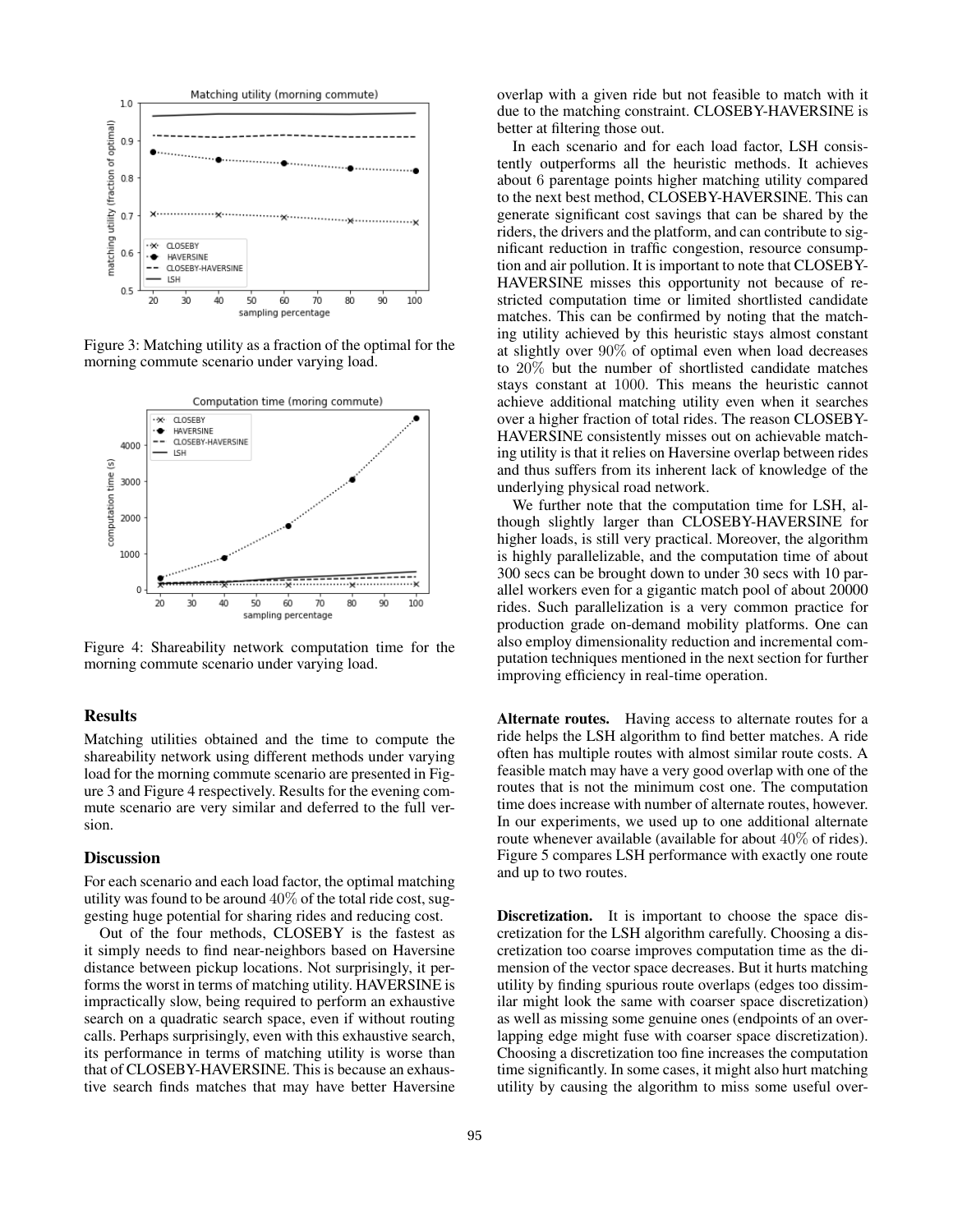

Figure 5: Matching utility as a fraction of the optimal with alternate routes.



Figure 6: Matching utility as a fraction of the optimal with varying geohash discretization.

laps. Figure 6 compares performance with different space discretizations. In general, choosing a space discretization proportional to the typical length of a route edge works well (e.g. geohash-7 in our case). For time discretization, it is best to choose a reasonably large interval proportional to the maximum allowable delay. This avoids missing feasible matches, but can lead to some infeasible matches which can later be filtered out.

## Optimizations and Extensions

In this section, we present several useful optimizations and extensions for a real-world implementation of our algorithm.

### **Optimizations**

Number of tables. Increasing the number of tables in the LSH data structure improves success probability for finding nearest neighbors but also increases the space requirement and the query time. It is advisable to first choose a suitable value based on space availability and the dataset size.

Number of hash functions. Increasing the number of hash functions per table causes fewer hash collisions improving query time but also decreases the success probability for finding nearest neighbors and necessitates larger number of tables. This parameter should be chosen roughly equal to the logarithm of the dataset size and further tuning should be done via parameter search jointly with the number of query probes, as explained next.

Multi-probe query. It is possible to query a table multiple times using multi-probe query strategies to improve success probability without increasing the number of tables. The total number of probes across all table per query should be chosen jointly with number of hash functions per table. This can be achieved by iterating over the latter, and for each value doing a binary search over the former to achieve desired success probability and query time efficiency.

Dimension reduction. The ride representations are extremely sparse. This is because most rides happen around busy areas while the remote areas only see few rides. Thus, we can boost runtime efficiency significantly without hurting success probability for finding good potential matches by employing dimensionality reduction techniques to transform the ride vectors to a lower dimensional space before storing them in the LSH data structure.

Normalization. Centering the ride vectors along each dimension boosts success probability significantly.

## Useful Properties and Extensions

General linear cost function. Our algorithm works for any linear route cost function. This is useful as the cost of serving a ride is often estimated by a linear combination of travel duration, travel distance and other factors.

Time varying cost function. Our approach can naturally adapt to time-varying route costs. For example, travel durations vary significantly at different times, a smart transportation system might impose time-varying tolls to regulate traffic flow. In contrast, none of the heuristic methods can adapt to these changes intelligently.

Incremental computation. Our algorithm can be implemented to do incremental computation of the shareability network where the LSH data structure is persisted, and gets updated as new rides come (by adding them to the data structure) and rides get matched (by replacing them with the combined driver route). Dynamic LSH schemes are excellent candidates for such an implementation.

Hybrid rideshare. A shared mobility platform can have a ride pool with on-demand as well as pre-scheduled rides. Since our algorithm employs a spatio-temporal search, it can intelligently match rides from such hybrid pools respecting matching constraints. Heuristic methods cannot make such intelligent choices.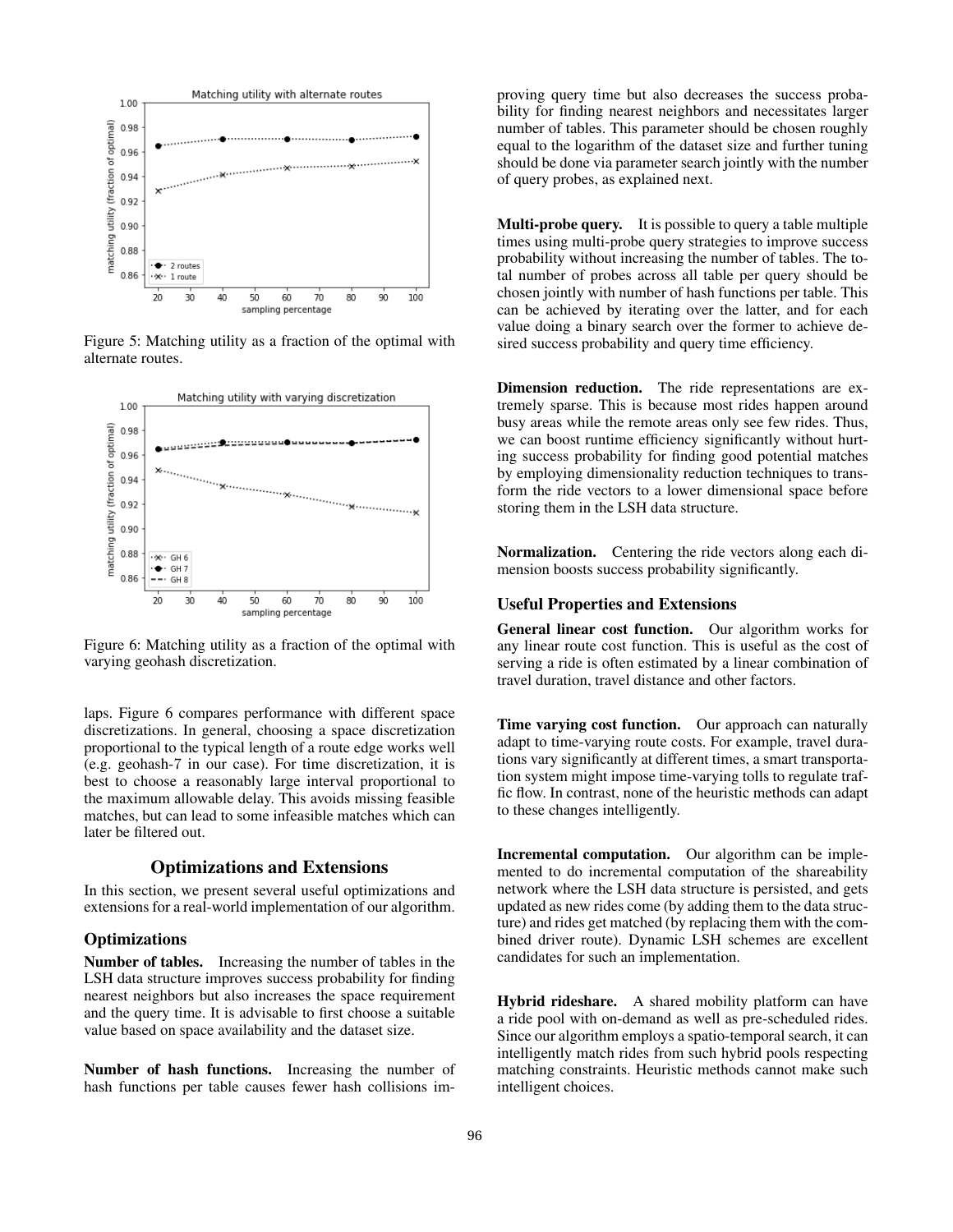# Ethics Statement

This paper develops and evaluates a novel algorithm to enable sharing of rides efficiently in real-time while dealing with a vast urban-scale ride pool of tens of thousands of rides. We devote this section to discussing the societal implications of our work.

Efficient mobility is not only important for economic development of cities and ensuring quality of life for its population, but equitable access to affordable, convenient and efficient mobility is also key to providing equal access to education, employment, healthcare and other civic facilities. The senior and elderly population, who often live on limited income and have restricted mobility options, especially need convenient point-to-point on-demand transportation. However, mobility has become an immense technological, societal and environmental challenge for cities worldwide, especially the growing and densely-populated ones (Arnott and Small 1994; Caiazzo et al. 2013; Pant and Harrison 2013). The challenge arises from conflicting objectives of providing convenient and flexible on-demand point-to-point transportation; ensuring it is efficient; ensuring it is economical and affordable for all; ensuring it can be supported by the available transportation infrastructure which mostly has limited, if any, potential to grow; and making it environmentally sustainable. The magnitude of the cost of vehicular traffic congestion imposed on cities can be understood by noting that (Arnott and Small 1994) estimated it to be about USD 60 Billion for the 83 largest urban areas of US alone measured in terms of wasted time and fuel, and World Health Organization estimated more than 1 million deaths annually worldwide are caused by air pollution which, in turn, is largely caused by traffic congestion (Caiazzo et al. 2013).

High-capacity shared mobility has tremendous potential to cater to the societal need for mobility while effectively addressing the infrastructural and environmental concerns. By enabling efficient urban-scale ride matching in real-time, this work can foster convenient and flexible point-to-point on-demand mobility while ensuring it is highly resourceefficient resulting from the high level of sharing. This can further ensure affordability creating equity among all sections of society in access to convenient and flexible mobility; reduction in traffic congestion saving wasted time in traffic for individuals and businesses; easing of the burden on transportation infrastructure of cities; and environmentally sustainability.

We also discuss the scope and nature of this work in relation to several recent studies that have concluded that ridesharing platforms, in fact, increase traffic congestion. Furthermore, some studies have also found the cost of using ridesharing services to be even larger than personal car ownership, and its usage to be highly skewed towards more affluent and higher educated segments of the population, raising questions on its ability to provide affordable and convenient mobility for all. We note that an increase in ride demand as a result of convenience of hailing a ride, roaming empty vehicles, and sparingly used vehicle capacity are cited as causes for increased traffic and costs in these studies. Our work precisely tackles some of these very causes by filling up empty vehicle seats and fostering an optimal usage of vehicle capacity. It, therefore, can not only help reduce traffic congestion and air pollution, but also reduce the cost of rides making them more affordable.

Moreover, the methodology and its extensions presented in this work are not restricted to any particular form of ondemand shared mobility service. It is applicable to the operations of any mobility service, platform or transportation agency that desires to provide smart, flexible and convenient on-demand shared mobility while ensuring it is resource efficient and affordable. We believe this work fits within the range of growing urban mobility innovations that promise to tackle the mobility challenge using principled approaches leading to efficient, socially useful technologies.

## References

Agatz, N. A. H.; Erera, A. L.; Savelsbergh, M. W. P.; and Wang, X. 2011. Dynamic ride-sharing: a simulation study in metro Atlanta. *Transportation Research Part B: Methodological* .

Al-Abbasi, A. O.; Ghosh, A.; and Aggarwal, V. 2019. Deep-Pool: Distributed Model-Free Algorithm for Ride-Sharing Using Deep Reinforcement Learning. *IEEE Transactions on Intelligent Transportation Systems* .

Alonso-Mora, J.; Samaranayake, S.; Wallar, A.; Frazzoli, E.; and Rus, D. 2017. On-demand high-capacity ride-sharing via dynamic trip-vehicle assignment. *Proceedings of the National Academy of Sciences USA* .

Alonso-Mora, J.; Wallar, A.; and Rus, D. 2017. Predictive routing for autonomous mobility-on-demand systems with ride-sharing. In *IEEE/RSJ International Conference on Intelligent Robots and Systems*.

Amirmahdi, T.; and Masoud, N. 2020. Trip-based graph partitioning in dynamic ridesharing. *Transportation Research Part C: Emerging Technologies* .

Andoni, A.; Indyk, P.; Laarhoven, T.; Razenshteyn, I.; and Schmidt, L. 2015. Practical and optimal LSH for angular distance. In *Proc. of the 29th Annual Conference on Neural Information Processing Systems*.

Arnott, R.; and Small, K. 1994. The Economics of Traffic Congestion. *American Scientist* .

Ashlagi, I.; Burq, M.; Dutta, C.; Jaillet, P.; Saberi, A.; and Sholley, C. 2019. Edge Weighted Online Windowed Matching. In *Proc. of the 20th ACM Conference on Economics and Computation*.

Balardino, A. F.; and Santos, A. G. 2015. Heuristic and exact approach for the close enough ridematching problem. In *Proc. of the 15th International Conference on Hybrid Intelligent Systems*.

Bei, X.; and Zhang, S. 2018. Algorithms for Trip-Vehicle Assignment in Ride-Sharing. In *Proc. of the 32nd AAAI Conference on Artificial Intelligence*.

Caiazzo, F.; Ashok, A.; Waitz, I. A.; Yim, S. H. L.; and Barrett, S. R. H. 2013. Air pollution and early deaths in the United States. Part I: Quantifying the impact of major sectors in 2005. *Atmospheric Environment* .